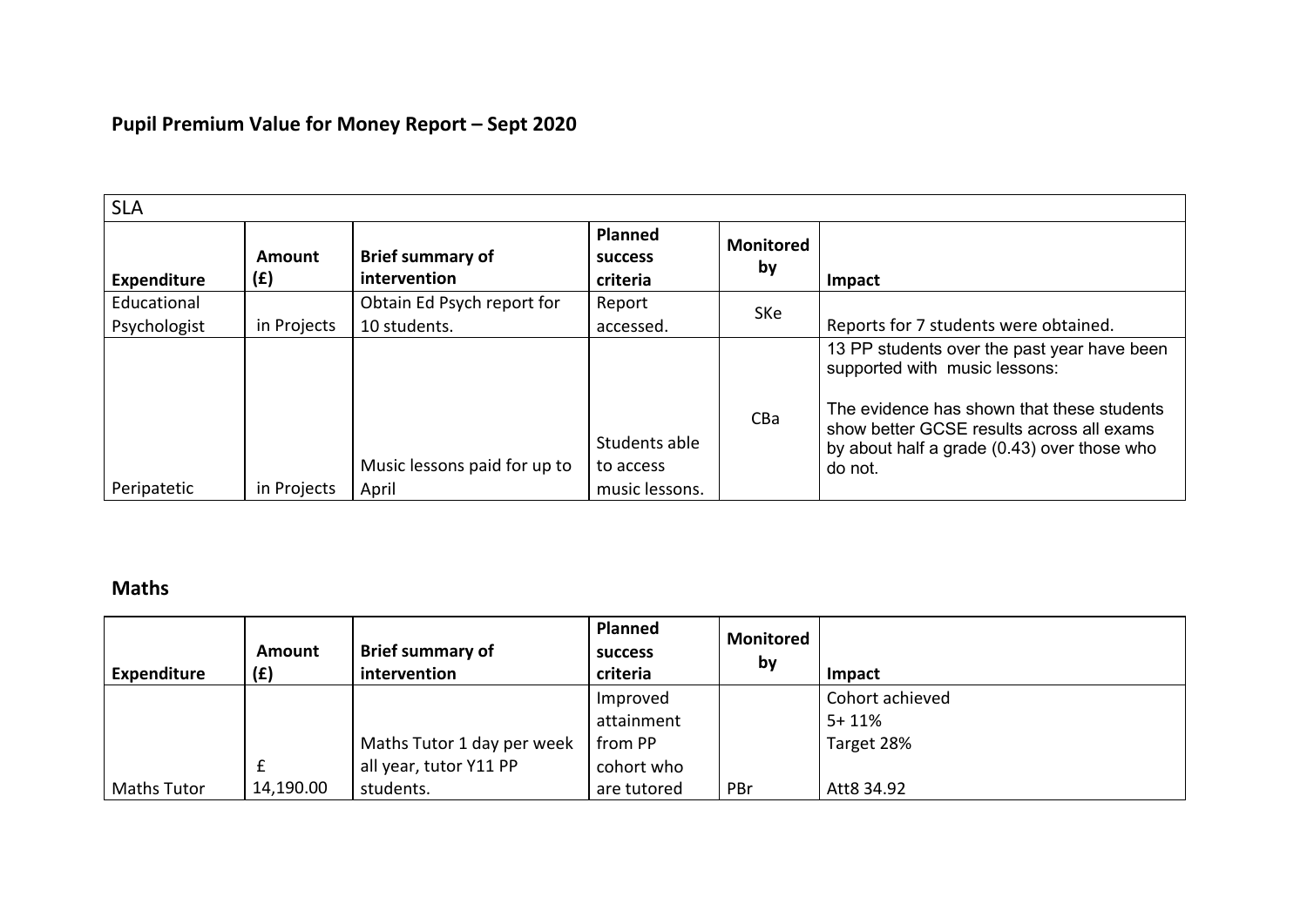|  |  | Target 43.42                                                            |
|--|--|-------------------------------------------------------------------------|
|  |  | The gap between exam grade and target was<br>bigger than the PP cohort. |
|  |  | 85% improved their grade from Y10.<br>62.5% improved since mock.        |

### **Science**

| <b>Expenditure</b> | <b>Amount</b><br>(E) | <b>Brief summary of</b><br>intervention | <b>Planned</b><br><b>success</b><br>criteria | <b>Monitored</b><br>by | Impact                                    |
|--------------------|----------------------|-----------------------------------------|----------------------------------------------|------------------------|-------------------------------------------|
|                    |                      |                                         |                                              |                        | Achieved 5+ 11.32%                        |
|                    |                      |                                         |                                              |                        | Target 28%                                |
|                    |                      |                                         |                                              |                        | Att8 35.48                                |
|                    |                      |                                         | Improved                                     |                        | <b>Target 40.25</b>                       |
|                    |                      |                                         | attainment                                   |                        |                                           |
|                    |                      | Science Tutor 1 day per                 | from PP                                      |                        | The gap between exam grade and target was |
| Science            | £                    | week all year, tutor Y11 PP             | cohort who                                   |                        | smaller than PP cohort.                   |
| Graduate           | 14,190.00            | students.                               | are tutored                                  | MBr                    |                                           |
|                    |                      |                                         |                                              |                        | Cohort achieved                           |
|                    |                      | PET Xi delivered 3 revision             |                                              |                        | $5 + 30%$                                 |
|                    |                      | support days to 23 PP                   |                                              |                        | Target: 35%                               |
|                    |                      | students who were                       | <b>Students</b>                              |                        |                                           |
|                    |                      | borderline Grade 4/5 and                | achieve Target                               |                        | Att8 46.6                                 |
| PET Xi days        | £7320                | just below target/                      | grade                                        | MBr                    | Target 45.08                              |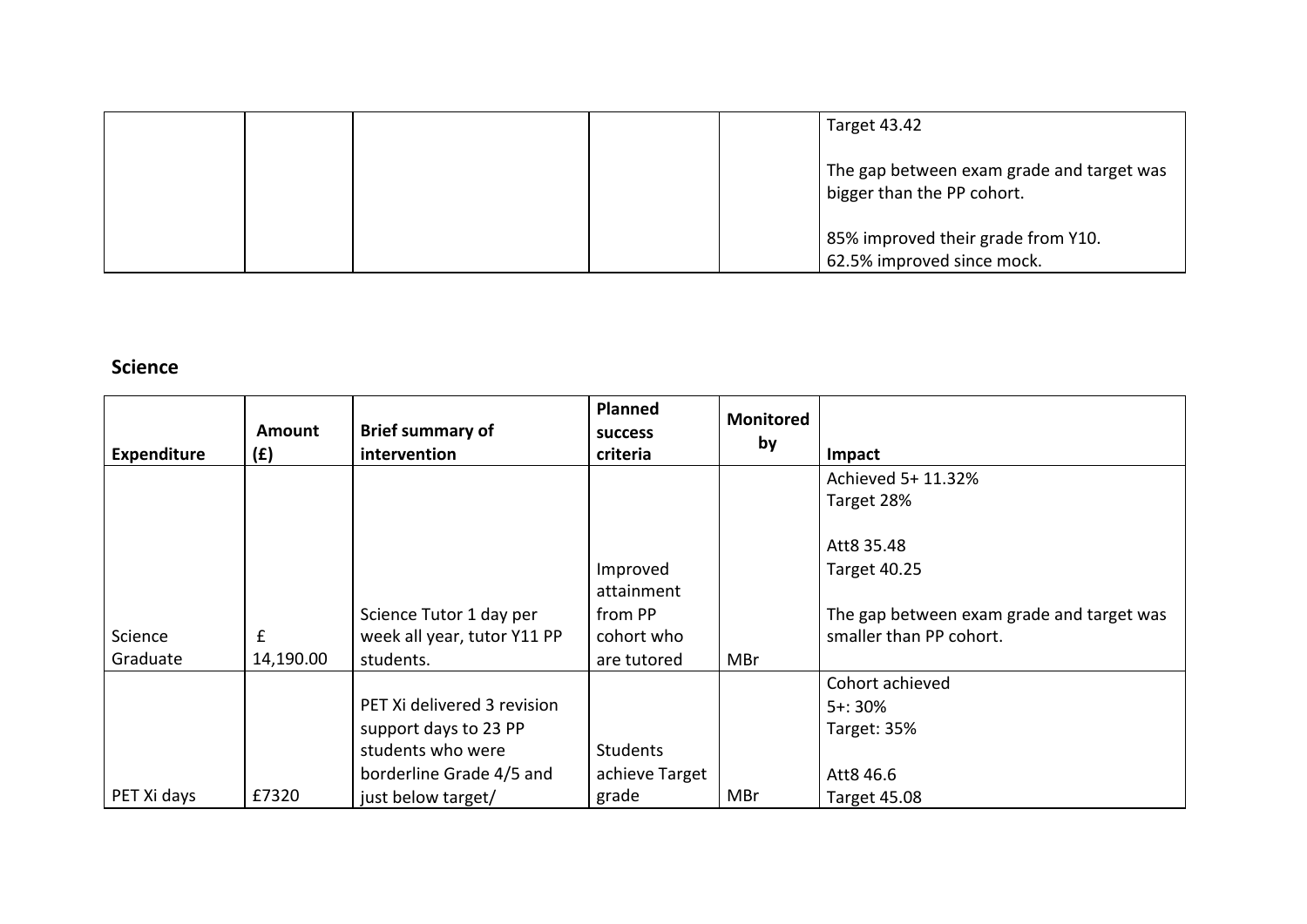|  |  | 40%<br>∴ ∧ achieve "د ب<br>od target grade.<br>v cu |
|--|--|-----------------------------------------------------|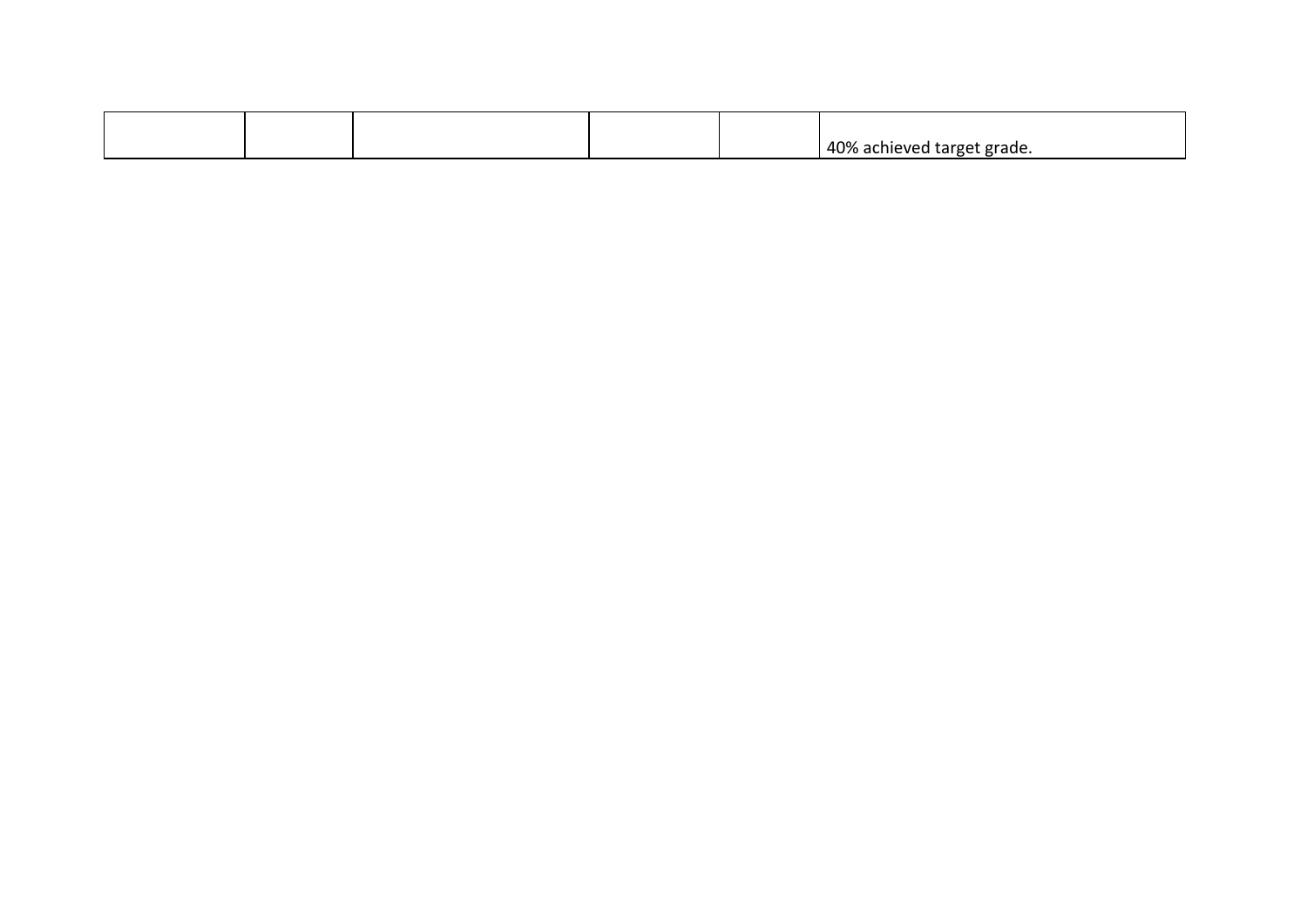| <b>Expenditure</b>                                       | Amount<br>(f)               | <b>Brief summary of</b><br>intervention                                                                  | <b>Planned</b><br><b>SUCCESS</b><br>criteria                  | <b>Monitored</b><br>by | Impact                                                              |
|----------------------------------------------------------|-----------------------------|----------------------------------------------------------------------------------------------------------|---------------------------------------------------------------|------------------------|---------------------------------------------------------------------|
| Food<br>Technology<br>Resources                          | £<br>4,815.00               | Purchase ingredients and<br>resources to enable all PP<br>students to access Food<br>Technology lessons. |                                                               | <b>LHA</b>             | Students able to access curriculum                                  |
| <b>Art Canvases</b><br>(JH <sub>0</sub> <sub>001</sub> ) | $\pmb{\mathsf{f}}$<br>90.00 | Purchase canvases                                                                                        | <b>Students</b><br>present exam<br>work to high<br>standard   | <b>JHO</b>             | Jho reports all students hitting target grades<br>leading into exam |
| <b>Rev Guides</b><br>(LHa002)                            | £<br>52.50                  | Purchase Rev guides for<br><b>Food Tech</b>                                                              | <b>Students</b><br>achieve target<br>grade.                   | <b>LHA</b>             | From March 2019                                                     |
| 3d Lettering<br>(JH <sub>0</sub> <sub>004</sub> )        | £<br>26.40                  | Purchase 3D lettering                                                                                    | <b>Students</b><br>achieve target<br>grade in Art<br>project. | <b>JHO</b>             | From March 2019                                                     |
| Art CME                                                  | £<br>605.00                 | Replace purchase not put<br>through before April                                                         |                                                               | <b>CME</b>             | From March 2019                                                     |
| Art CME                                                  | £<br>45.52                  | Replace purchase not put<br>through before April                                                         |                                                               | <b>CME</b>             | From March 2019                                                     |
| Art CME Boards                                           | f<br>135.00                 | Replace purchase not put<br>through before April                                                         |                                                               | <b>CME</b>             | From March 2019                                                     |
| <b>Art Canvases</b><br><b>CME</b>                        | f<br>27.54                  | Replace purchase not put<br>through before April                                                         |                                                               | <b>CME</b>             | From March 2019                                                     |

**Intervention Projects** (legacy from 2019. These happened in previous financial year but coast taken out of 2020)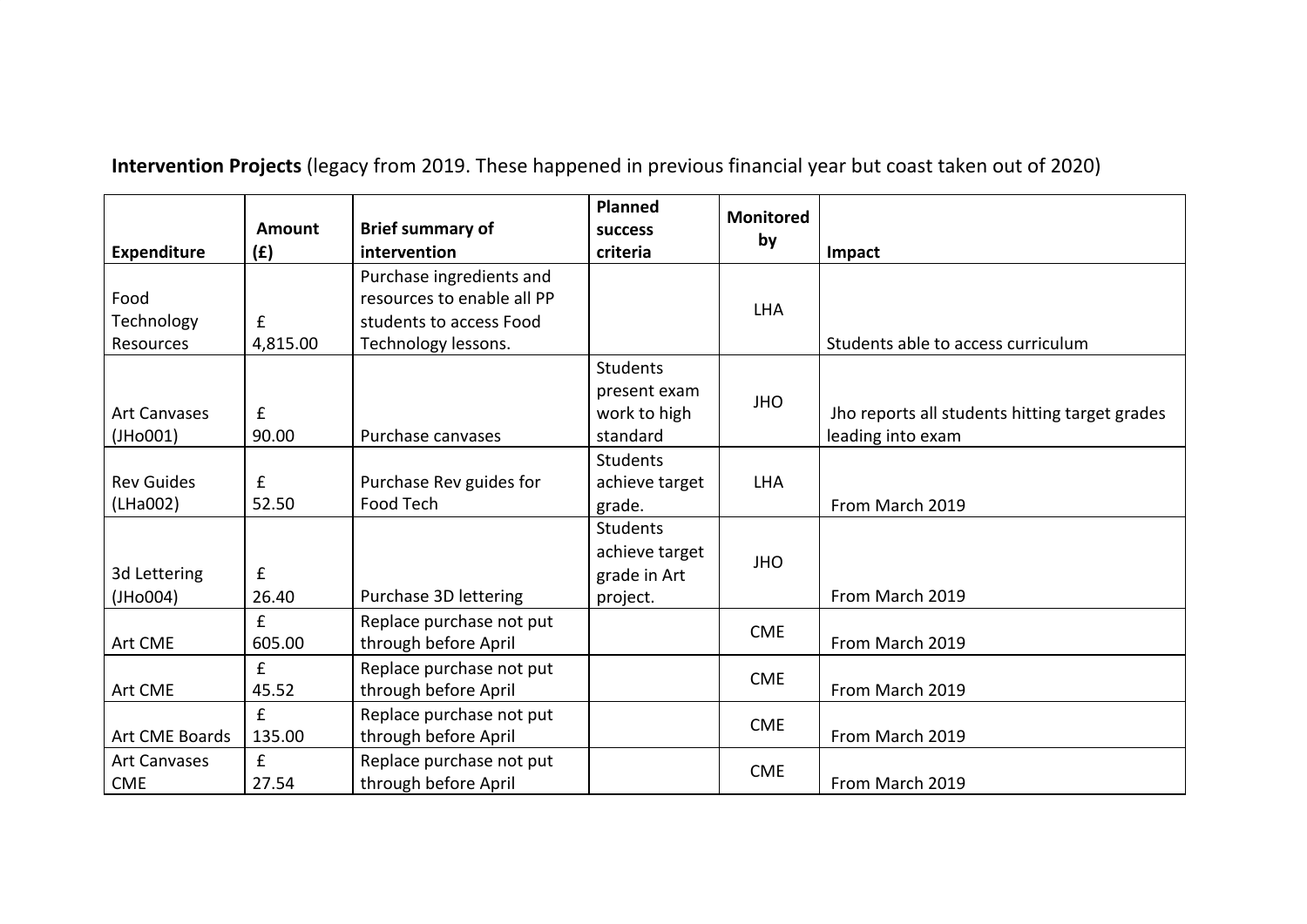# **Intervention Projects**

|                         | Amount      | <b>Brief summary of</b>          | Planned<br><b>SUCCESS</b> | <b>Monitored</b><br>by |                                                |
|-------------------------|-------------|----------------------------------|---------------------------|------------------------|------------------------------------------------|
| <b>Expenditure</b>      | (f)         | intervention                     | criteria                  |                        | Impact                                         |
|                         |             |                                  | <b>Students</b>           |                        |                                                |
| <b>Art Easels</b>       | $\mathbf f$ | Purchase easels to produce       | achieve target            | <b>JOH</b>             | Students able to work in a professional way.   |
| (JHo0005)               | 503.60      | large canvas work                | grade                     |                        | 77% of students achieving target grade.        |
|                         |             |                                  | <b>Students</b>           |                        |                                                |
|                         | £           |                                  | achieve target            | <b>JOH</b>             | Students achieved their target grade in the    |
| A2 Canvases Y9          | 115.00      | Purchase canvases for Y9         | grade                     |                        | unit.                                          |
|                         |             |                                  | <b>Students</b>           |                        |                                                |
| A <sub>2</sub> Canvases | £           |                                  | achieve target            | <b>JOH</b>             |                                                |
| (Y10)                   | 50.00       | Purchase canvases for Y10        | grade                     |                        | 77% of Students achieved target grade.         |
|                         |             |                                  | Improved                  |                        |                                                |
| $(0017$ PBr)            |             |                                  | attainment.               |                        |                                                |
| Maths PP                |             |                                  | Students                  |                        |                                                |
| tuition                 | £           | Purchase resources to            | achieve target            |                        |                                                |
| resources               | 450.00      | support Pp tutoring              | grade.                    | <b>PBR</b>             | See impact for Maths Graduate                  |
|                         |             |                                  | PP students               |                        |                                                |
|                         |             |                                  | able to access            |                        |                                                |
|                         |             |                                  | curriculum                |                        |                                                |
| (0018 JoH) Art          | £           |                                  | and lesson                |                        | PP students able to engage with the Art        |
| packs                   | 3,108.00    | <b>Purchase Art Packs</b>        | content                   | <b>JOH</b>             | curriculum                                     |
|                         |             |                                  | Y7 Achieve                |                        |                                                |
|                         |             |                                  | target grade or           |                        | Was due to take place in the final half of the |
| Y7/10 Microbits         | £           |                                  | above for Unit            |                        | school year.                                   |
| (0020RBa)               | 1,749.58    | <b>Purchase Microbits for Y7</b> | 2 Assessment              | <b>RBA</b>             | Not completed.                                 |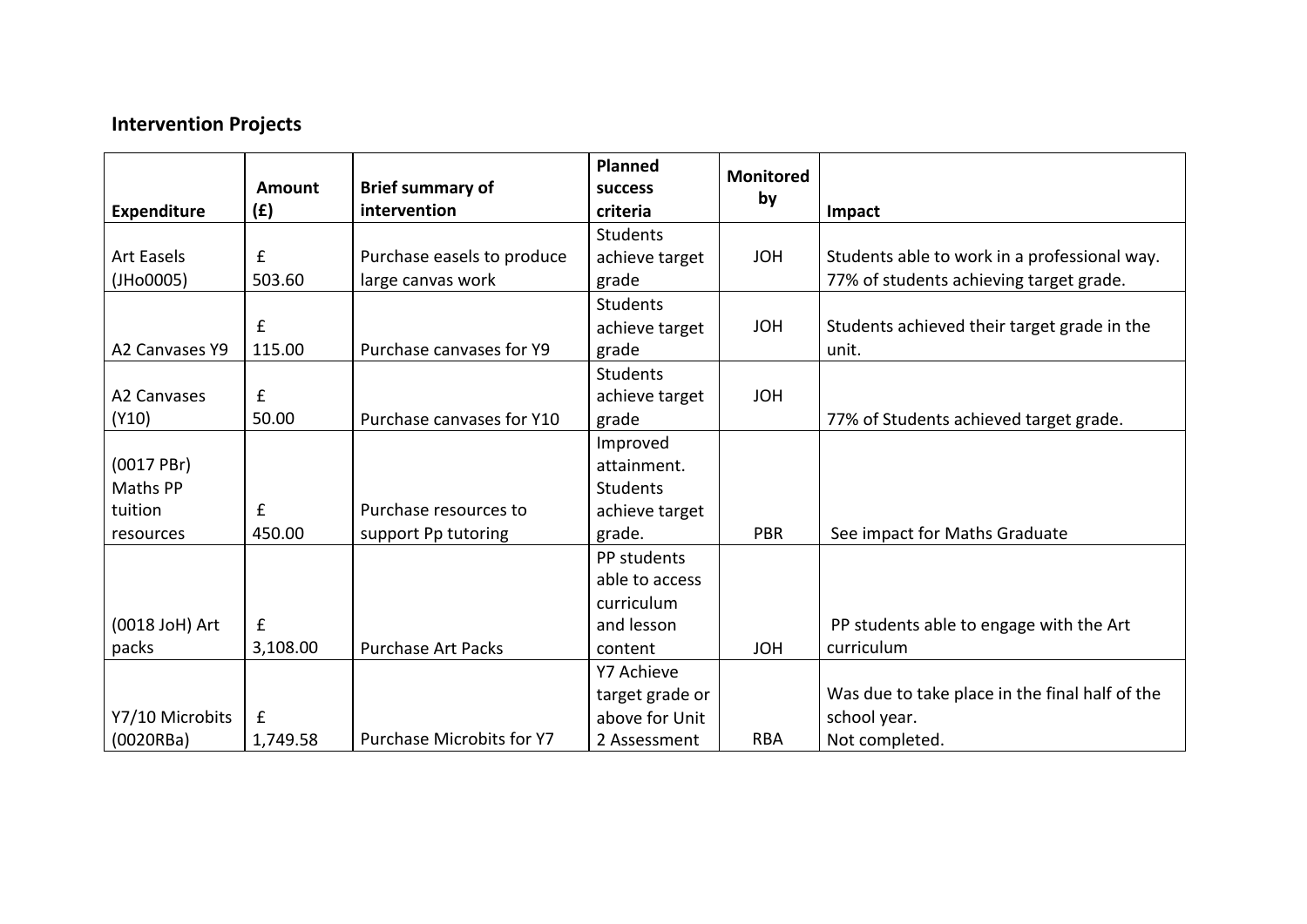|                   |             |                             | <b>Students</b>             |            |                                            |
|-------------------|-------------|-----------------------------|-----------------------------|------------|--------------------------------------------|
|                   |             |                             | achieve FFT                 |            |                                            |
|                   |             |                             | Target grade                |            |                                            |
| $(0021$ JoH $)$   |             |                             | for Final                   |            |                                            |
| Photo Liverpool   | £           |                             | Moderated                   |            |                                            |
| Equip             | 196.10      | Purchase materials          | Piece of work.              | <b>JOH</b> | 85% of PP students achieved target grade.  |
|                   |             |                             | Student                     |            |                                            |
|                   |             |                             | achieve target              |            |                                            |
|                   |             |                             | grade for the               |            |                                            |
|                   |             |                             | piece of work               |            |                                            |
| (0022 Cme) Y8     |             |                             | produced                    |            |                                            |
| Sealife &         | $\mathbf f$ |                             | during the                  |            | All students met their FFT target based on |
| <b>Botanicals</b> | 510.00      | Purchase materials          | project                     | <b>CME</b> | teacher assessment.                        |
|                   |             |                             | Conference                  |            |                                            |
|                   |             |                             | attend -                    |            |                                            |
|                   |             |                             | review school               |            |                                            |
|                   |             |                             | practice on                 |            |                                            |
|                   |             |                             | back of                     |            |                                            |
|                   | £           |                             |                             |            |                                            |
| PP Conference     | 299.00      | <b>Attend PP Conference</b> | findings from<br>conference | <b>GNO</b> | Conference attended. Reported back to SLT. |
|                   | f           |                             |                             |            |                                            |
| PP Conference     |             |                             |                             |            |                                            |
| transport         | 90.00       | Transport to conference     |                             | <b>GNO</b> | Conference attended.                       |
|                   |             |                             | Able to access              |            |                                            |
| Art Equipment     | £           |                             | specific topic              |            |                                            |
| (C Wood Y7)       | 5.00        | Purchase Art equipment      | work                        | <b>JOH</b> | Students engaged with topic.               |
|                   |             |                             | Students able               |            |                                            |
| (0024 JNi) geog   | $\mathbf f$ |                             | to access                   |            |                                            |
| revision guides   | 112.00      | Purchase Rev guides         | homework                    | JNI        | All 6 PP students achieved target grade.   |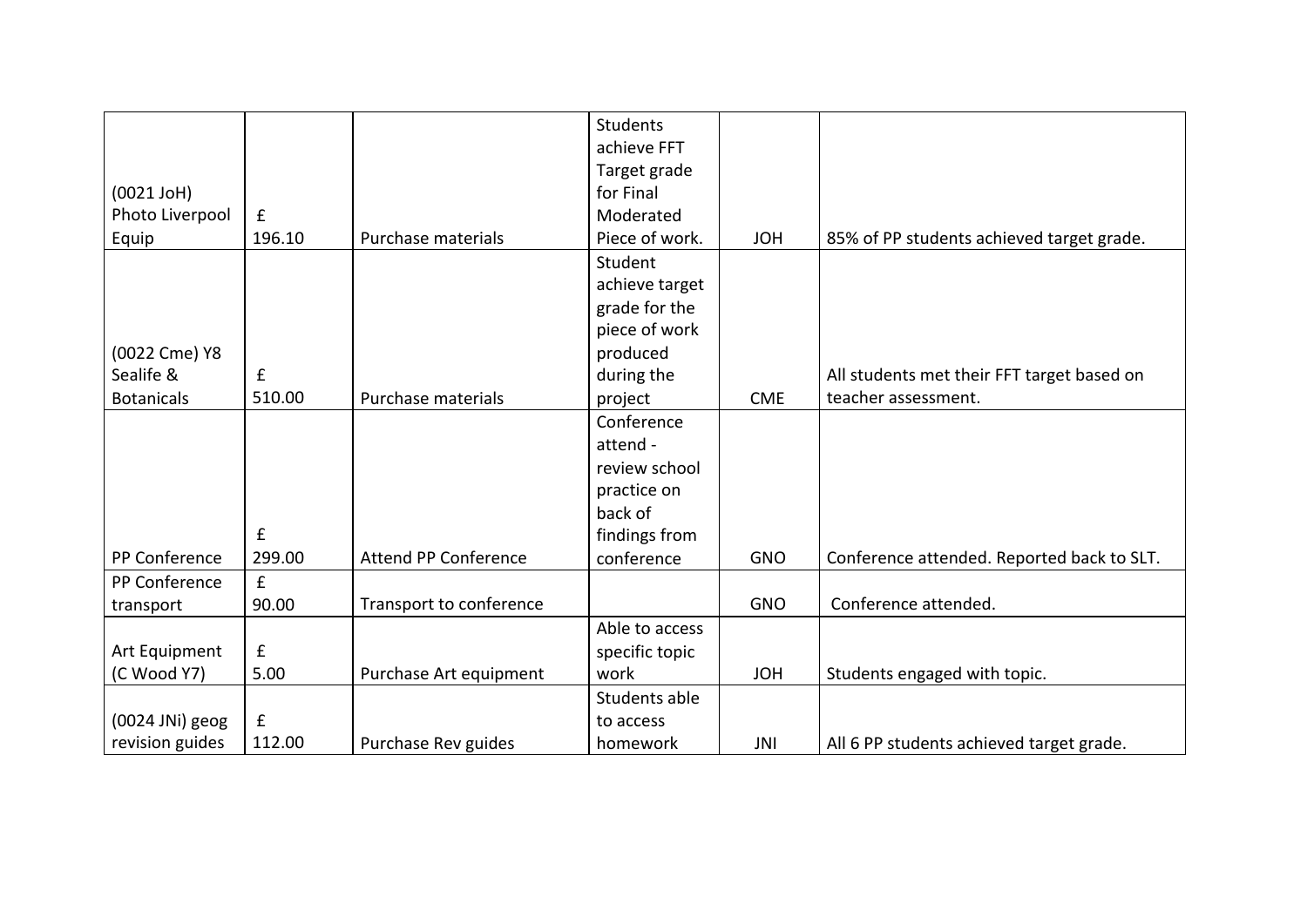|                        |                    |                            | Aut <sub>2</sub> |            |                                            |
|------------------------|--------------------|----------------------------|------------------|------------|--------------------------------------------|
| (0025 Cme)             |                    |                            | assessments      |            |                                            |
| Diwali Project         | ${\bf f}$          |                            | meet target      |            | All students met their FFT target based on |
| Υ8                     | 299.00             | Diwali Workshop            | grade            | <b>CME</b> | teacher assessment.                        |
| (0027 TSI)             |                    |                            | <b>Students</b>  |            |                                            |
| <b>Revision Guides</b> |                    |                            | achieve target   |            | 50% of the students achieved their target  |
| (Names to be           |                    |                            | grade in mock    |            | grade.                                     |
| put into Class         | $\mathbf f$        |                            | exam (and        |            | This was an improvement on the mocks were  |
| Sheet)                 | 163.20             | Purchase Rev guides        | final exam)      | <b>TSI</b> | 12.5% achieved target grade.               |
| $(0026$ TSI)           |                    |                            |                  |            |                                            |
| Romiley Gym            |                    |                            | Enable PP        |            |                                            |
| (Names to be           |                    |                            | students to      |            |                                            |
| put into Class         | £                  |                            | access Romiley   |            |                                            |
| Sheet)                 | 330.00             | <b>Entrance fees</b>       | gym in Core PE   | <b>TSI</b> | PP students able to access Romiley Gym.    |
|                        |                    |                            | Attend           |            |                                            |
|                        |                    |                            | workshop to      |            |                                            |
|                        |                    |                            | support work     |            |                                            |
| (0028 Jho) Fine        |                    |                            | entered for      |            |                                            |
| Art Frog               | $\mathbf f$        |                            | final            |            |                                            |
| Workshop               | 460.00             | Travel and attend workshop | examination      | <b>JOH</b> | Workshop attended and work submitted.      |
|                        |                    |                            | Students         |            |                                            |
| (0029 Mmu)             |                    |                            | present          |            |                                            |
| Superhero              | $\pmb{\mathsf{f}}$ |                            | assessed piece   |            |                                            |
| Canvas                 | 132.00             | Purchase canvas            | on canvas        | <b>MMU</b> | 93% achieved target grade.                 |
|                        |                    |                            | PP students      |            |                                            |
|                        |                    |                            | able to access   |            |                                            |
| (0018 a JOH)           |                    |                            | curriculum       |            |                                            |
| <b>Additional Art</b>  | ${\bf f}$          |                            | and lesson       |            |                                            |
| Pack (Ab Gr Y7)        | 10.00              | <b>Purchase Art Packs</b>  | content          | <b>JOH</b> | Students able to access curriculum         |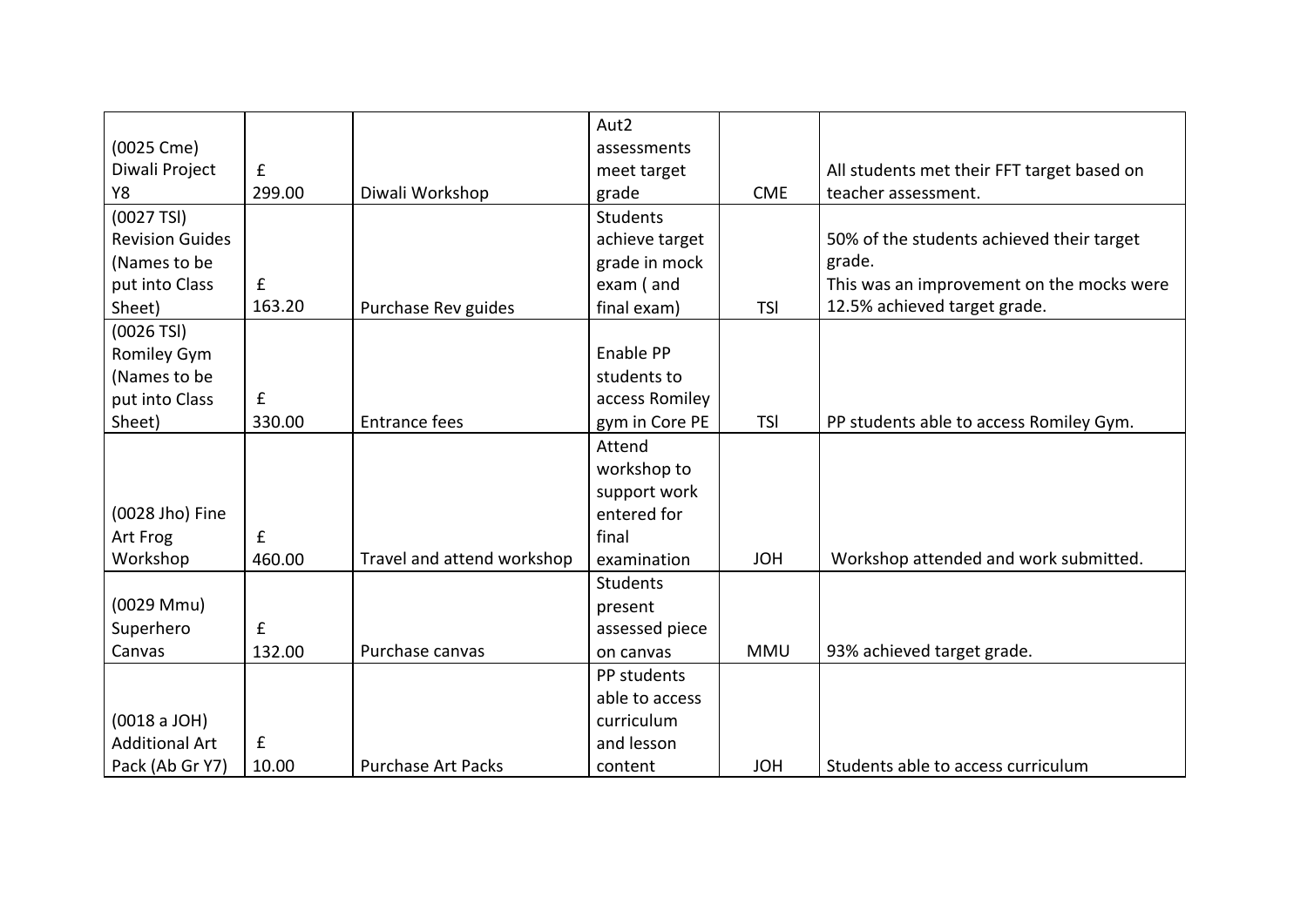|                    |        |                              | Students able        |            |                                           |
|--------------------|--------|------------------------------|----------------------|------------|-------------------------------------------|
|                    |        |                              | to present           |            |                                           |
|                    |        |                              | final Y9             |            |                                           |
| $(0033$ Mmu $)$    | £      |                              | outcomes on          |            |                                           |
| Canvas Boards      | 54.00  | Purchase Canvas boards       | canvas board         | <b>MMU</b> | 93% achieved target grade.                |
|                    |        |                              | Support              |            |                                           |
| (0034 Ewa)         | £      |                              | <b>Quality first</b> |            |                                           |
| <b>Visualisers</b> | 495.00 | <b>Purchase Visualisers</b>  | teaching             | Ewa        | Visualisers used in English lesson.       |
|                    |        |                              | Support              |            | 50% of the students achieved their target |
|                    |        |                              | students to          |            | grade.                                    |
| (0035 JAng) PE     | £      | Purchase additional revision | achieve target       |            | This was an improvement on the mocks were |
| Revision guides    | 40.50  | guides                       | grade.               | JAn        | 12.5% achieved target grade.              |

#### **Rewards**

| Expenditure | Amount<br>(E) | <b>Brief summary of</b><br>intervention | <b>Planned</b><br><b>SUCCESS</b><br>criteria | <b>Monitored</b><br>by | Impact                    |
|-------------|---------------|-----------------------------------------|----------------------------------------------|------------------------|---------------------------|
|             | £             |                                         |                                              |                        |                           |
| Hoodie      | 38.00         | Purchase Leavers Hoodie                 |                                              | <b>NSm</b>             | Leavers' hoodie purchased |
|             | £             |                                         |                                              |                        |                           |
| Hoodie      | 17.00         | Purchase Leaver Hoodie                  |                                              | <b>NSm</b>             | Leavers' hoodie purchased |
|             | £             |                                         |                                              |                        |                           |
| Prom        | 38.00         | Purchase Prom ticket                    |                                              | <b>NSm</b>             | Prom cancelled            |
|             | £             |                                         |                                              |                        |                           |
| Prom        | 38.00         | Purchase Prom ticket                    |                                              | <b>NSm</b>             | Prom cancelled            |
| Prom        | £23           | Subsidise Prom ticket                   |                                              | <b>NSm</b>             | Prom cancelled            |
| Prom        | £23           | Subsidise Prom ticket                   |                                              | <b>NSm</b>             | Prom cancelled            |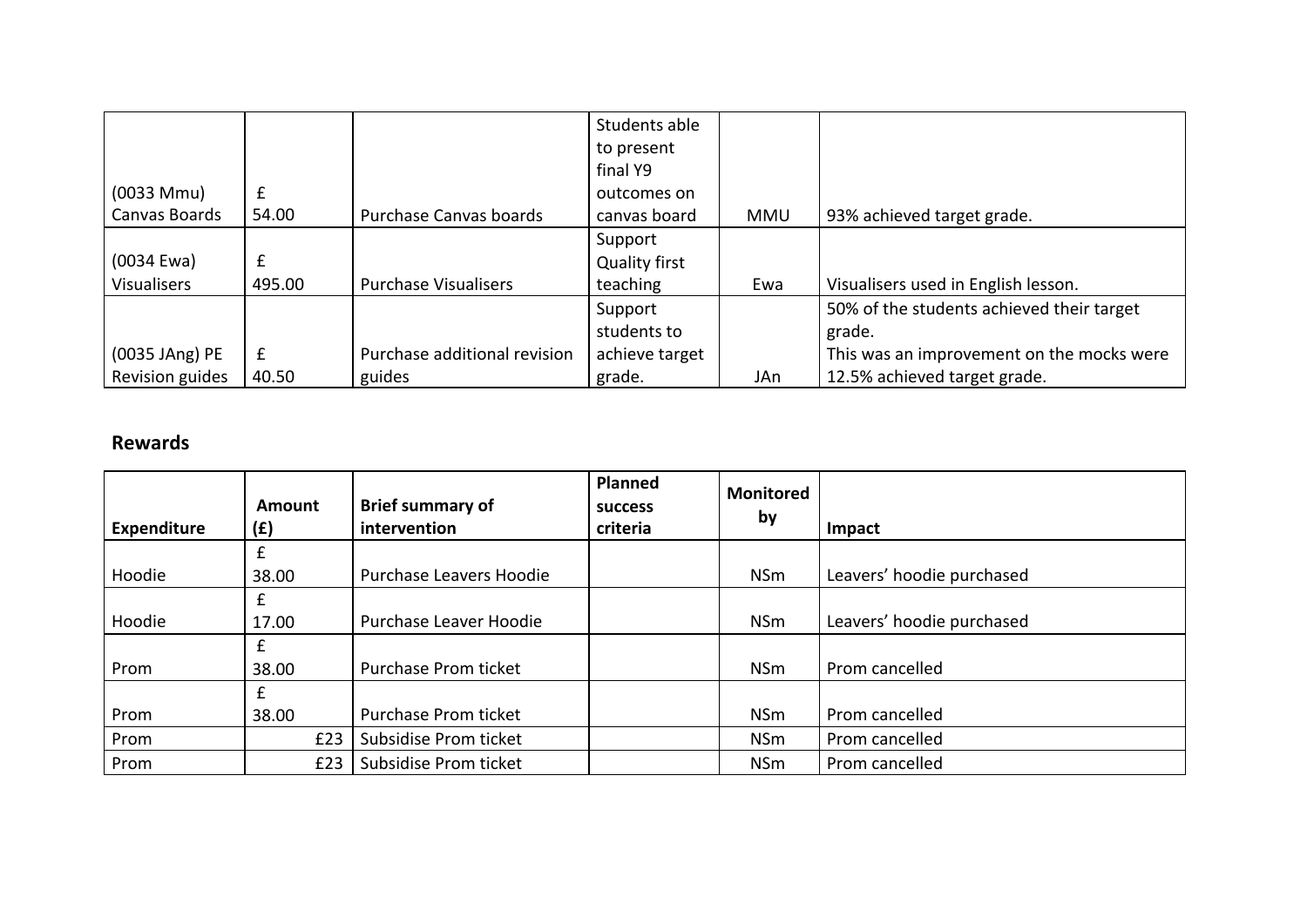| $(0031$ RAs) | f      |                             | Cakes given as<br>reward for<br>good<br>performance |     |                                    |
|--------------|--------|-----------------------------|-----------------------------------------------------|-----|------------------------------------|
| Cakes        | 100.00 | Purchase cakes              | in Maths                                            | RAs |                                    |
|              |        |                             | Student's                                           |     |                                    |
| $(0032$ Ras) |        |                             | rewarded for                                        |     |                                    |
| Rewards      | f      | Purchase cakes & prizes for | good                                                |     | 200 students rewarded for improved |
| Assembly     | 93.60  | Maths reward                | attainment                                          | RAs | performance                        |
|              | £      |                             |                                                     | Mle |                                    |
| Prom         | 35.00  | <b>Purchase Prom Ticket</b> |                                                     |     | Prom cancelled                     |
|              | £      |                             |                                                     | Mle |                                    |
| Prom         | 35.00  | <b>Purchase Prom Ticket</b> |                                                     |     | Prom cancelled                     |

# **Projects**

| <b>Expenditure</b> | Amount<br>(E) | <b>Brief summary of</b><br>intervention | <b>Planned</b><br><b>SUCCESS</b><br>criteria | <b>Monitored</b><br>by | Impact                                   |
|--------------------|---------------|-----------------------------------------|----------------------------------------------|------------------------|------------------------------------------|
| Breakfast with a   |               |                                         | Improve<br>reading age of                    | HTa                    |                                          |
| <b>Book</b>        | £90           | Purchase breakfasts                     | Y8 PP Boys                                   |                        |                                          |
|                    |               |                                         | Student                                      |                        |                                          |
| Sharp Work         |               | Pay for weeks work                      | attends work                                 | GNo                    |                                          |
| Experience         | £100          | experience                              | experience                                   |                        | Student attended work experience.        |
| Educational        | £             | Obtain Ed Psych report for              | Report                                       | SKe                    |                                          |
| Psychologist       | 5,150.00      | 10 students.                            | accessed.                                    |                        | Ed Psych report obtained for 7 students. |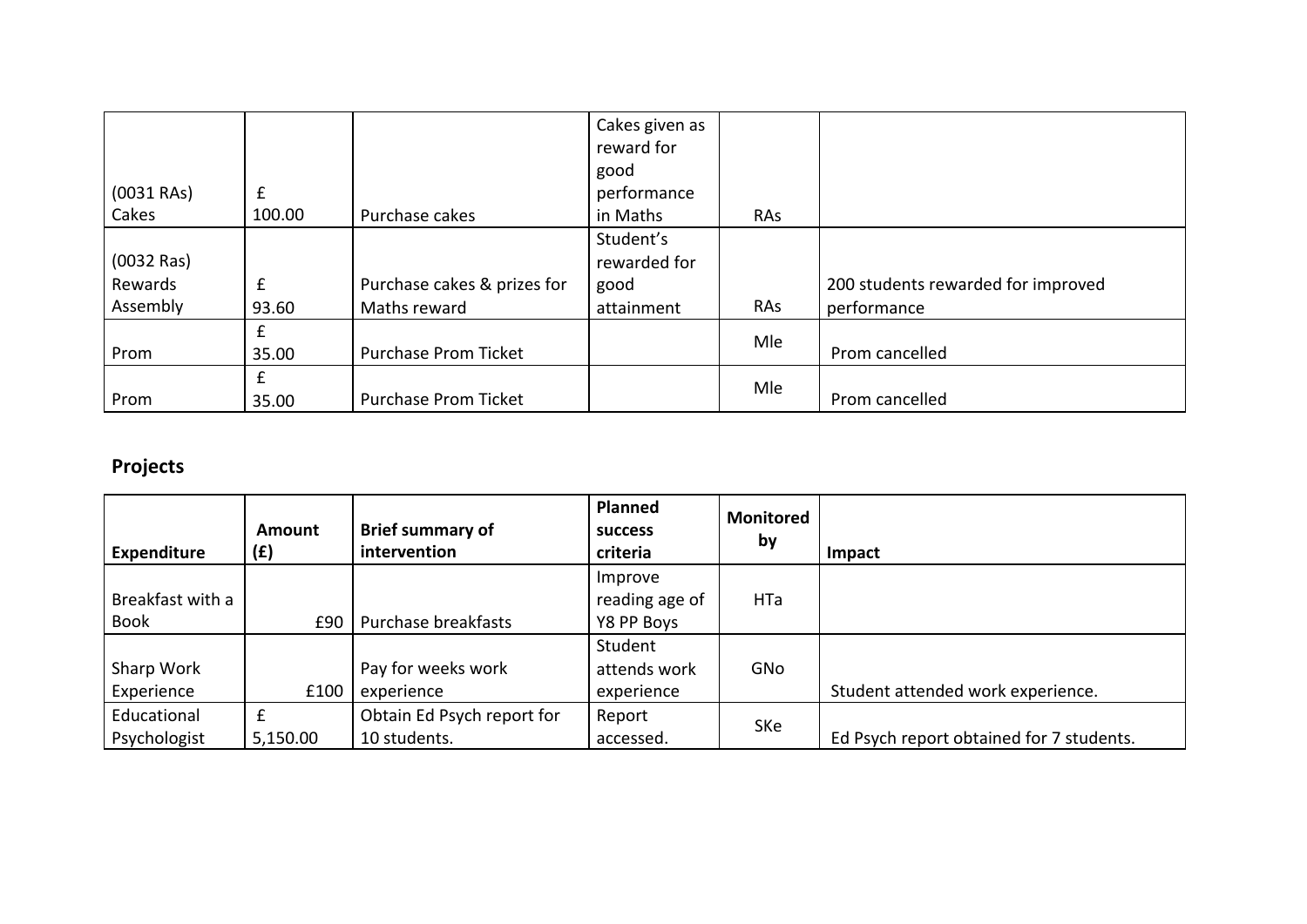|                    |                    |                              | Students able   |         |                                              |
|--------------------|--------------------|------------------------------|-----------------|---------|----------------------------------------------|
|                    | £                  | Music lessons paid for up to | to access       |         |                                              |
| Peripatetic        | 2,000.00           | April                        | music lessons.  |         |                                              |
| Science            |                    |                              |                 |         |                                              |
| Graduate -         |                    | Purchase books to be used    | <b>Students</b> | JMn     |                                              |
| <b>Books (0010</b> | $\pmb{\mathsf{f}}$ | by PP students with          | achieving FFT   |         |                                              |
| JMn)               | 650.00             | Graduate                     | Target          |         | See Graduate impact above                    |
|                    |                    |                              | Engaged with    |         |                                              |
|                    |                    |                              | $CanDo -$       | KHi     |                                              |
| Y7 CanDo (0011     | $\mathbf{f}$       | Purchase resources for Y7    | Maintain        |         |                                              |
| Khi)               | 670.00             | CanDo                        | Attendance      |         | Students able to engage with CanDo activity. |
|                    |                    |                              | <b>Students</b> |         |                                              |
| (0020 Ebe)         |                    |                              | caught up with  | EBe/GKE | 71% of cohort were on track upon school      |
| Maths Catch Up     | £1,000             | Purchase laptops             | target grade    |         | closure.                                     |
|                    |                    |                              | Improve         |         |                                              |
| Breakfast with a   |                    | Purchase breakfasts - Aut2   | reading age of  | HTa     |                                              |
| <b>Book</b>        | £70                | term                         | Y9 PP Boys      |         |                                              |

### **Uniform**

| <b>Expenditure</b> | Amount<br>(E) | <b>Brief summary of</b><br>intervention | <b>Planned</b><br><b>SUCCESS</b><br>criteria | <b>Monitored</b><br>by | Impact                      |
|--------------------|---------------|-----------------------------------------|----------------------------------------------|------------------------|-----------------------------|
| Blazer             | 30.00         | Purchase blazer                         | Student<br>attends in full<br>uniform.       | JHu                    | Student attended in uniform |
| Blazer             | £<br>30.00    | Purchase blazer                         | Student<br>attends in full<br>uniform.       | JHu                    | Student attended in uniform |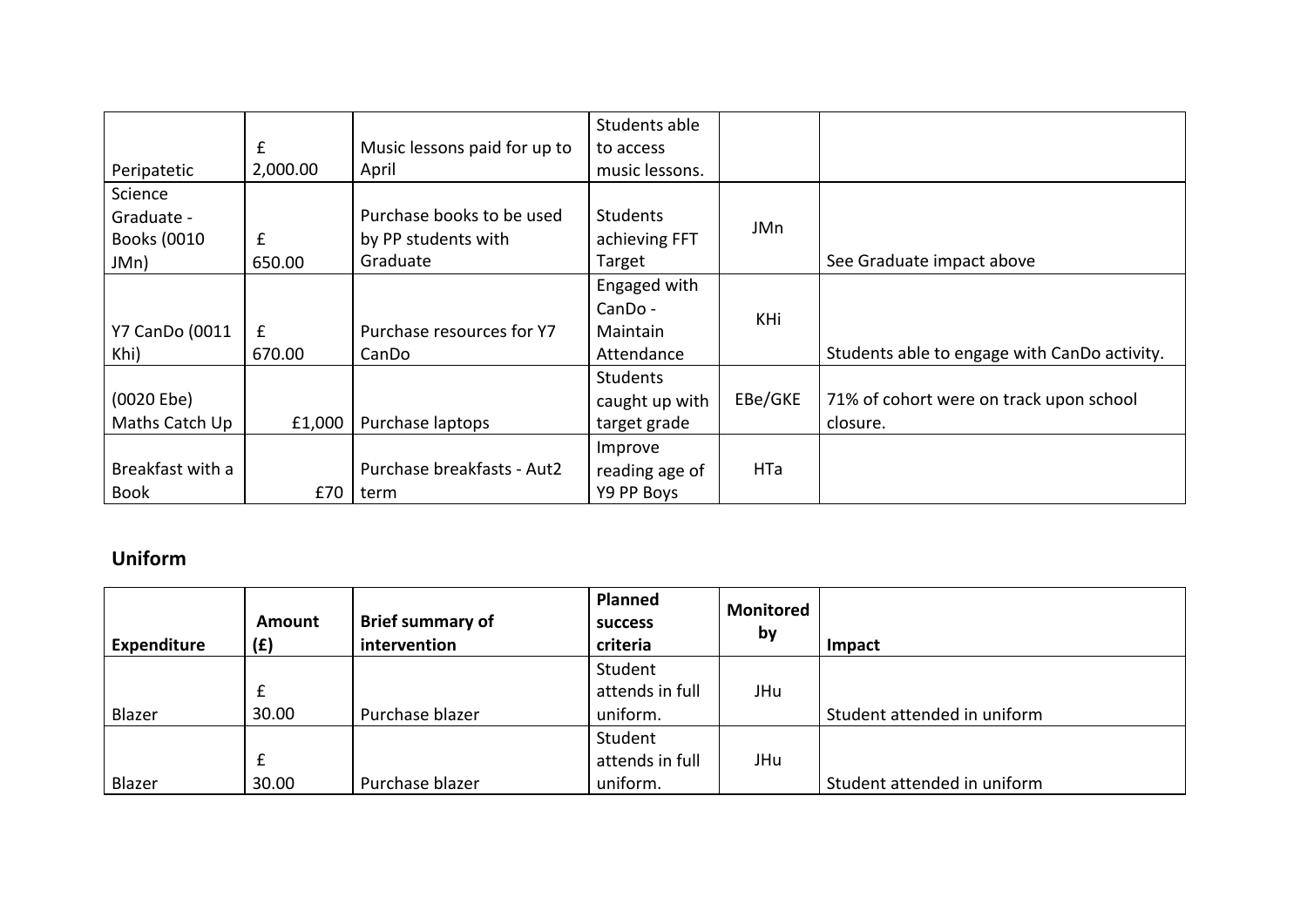|                 |             |                           | Student         |       |                                               |
|-----------------|-------------|---------------------------|-----------------|-------|-----------------------------------------------|
|                 | £           |                           | attends in full | JHu   |                                               |
| Shoes           | 30.00       | Purchase shoes            | uniform.        |       | Student attended in uniform                   |
|                 |             |                           | Student         |       |                                               |
|                 | £           |                           | attends in full | JHu   |                                               |
| Tie             | 5.00        | Purchase tie              | uniform.        |       | Student attended in uniform                   |
|                 |             |                           | Student         |       |                                               |
| Shoes &         | $\mathbf f$ |                           | attends in full | MLe   |                                               |
| <b>Trousers</b> | 50.00       | Purchase shoes & trousers | uniform.        |       | Student attended in uniform                   |
|                 |             |                           | Student         |       |                                               |
|                 | £           |                           | attends in full | MLe   |                                               |
| Uniform         | 71.42       | Purchase uniform          | uniform.        |       | Student attended in uniform                   |
|                 |             |                           | Student         |       |                                               |
|                 | £           |                           | attends in full | MLe   |                                               |
| Uniform         | 33.50       | Purchase uniform          | uniform.        |       | Student attended in uniform                   |
|                 |             |                           | Student         |       |                                               |
|                 | £           |                           | attends in full | MLe   |                                               |
| Uniform         | 20.50       | Purchase uniform          | uniform.        |       | Student attended in uniform                   |
|                 |             |                           | Student         |       |                                               |
|                 | $\mathbf f$ |                           | attends in full | MLe   |                                               |
| Uniform         | 41.00       | Purchase uniform          | uniform.        |       | Student attended in uniform                   |
|                 |             |                           | Student         |       |                                               |
|                 | £           |                           | attends in full | MLe   | Student attended in uniform until transferred |
| Shoes           | 27.38       | Purchase shoes            | uniform         |       | school                                        |
|                 |             |                           | Student         |       |                                               |
|                 | £           |                           | attends in full | Naomi | Attendance remained low, but able to wear     |
| Jumper          | 20.00       | Purchase jumper           | uniform         |       | uniform on days they were in.                 |
|                 |             |                           | Student         |       |                                               |
|                 | £           |                           | attends in full | MLe   | Student attended in uniform until transferred |
| Uniform         | 75.00       | Purchase uniform          | uniform         |       | to new placement.                             |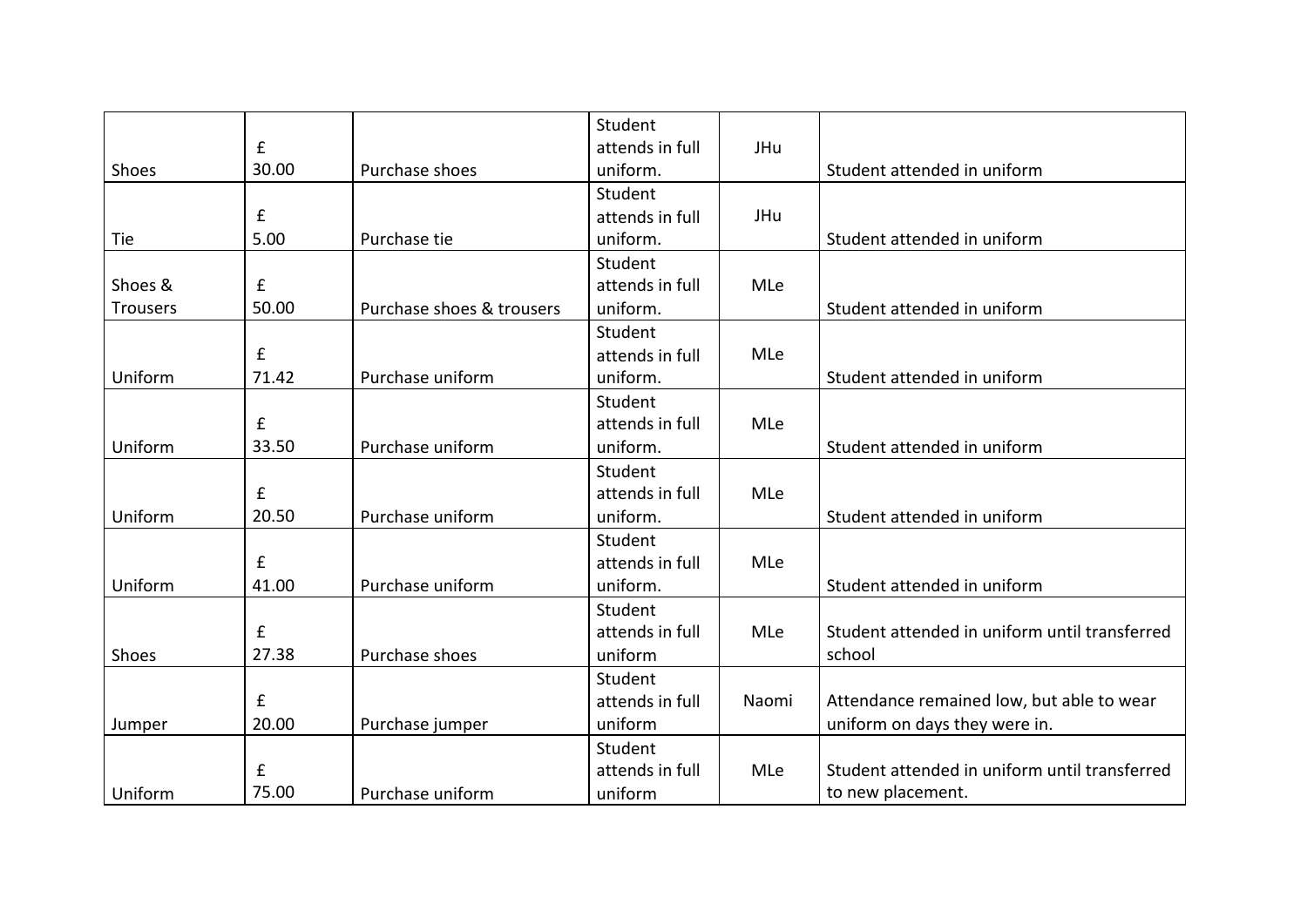|                |                    |                     | Student         |          |                                           |
|----------------|--------------------|---------------------|-----------------|----------|-------------------------------------------|
|                | £                  |                     | attends in full | TTa      |                                           |
| Uniform        | 75.00              | Purchase uniform    | uniform         |          | Student attended in uniform               |
|                |                    |                     | Student         |          |                                           |
|                | £                  |                     | attends in full | Naomi    |                                           |
| Uniform        | 83.00              | Purchase uniform    | uniform         |          | Student attended in uniform               |
|                |                    |                     | Student         |          |                                           |
|                | £                  |                     | attends in full | Naomi    |                                           |
| Uniform        | 83.00              | Purchase uniform    | uniform         |          | Student attended in uniform               |
|                |                    |                     | Student         |          |                                           |
|                | £                  |                     | attends in full | Veronica |                                           |
| Uniform        | 100.00             | Purchase uniform    | uniform         |          | Attendance remained low                   |
|                |                    |                     | Student         |          |                                           |
| Blazer, jumper | £                  |                     | attends in full | JHu      |                                           |
| tie            | 55.00              | Purchase uniform    | uniform         |          | Attendance remained low.                  |
|                | $\pmb{\mathsf{f}}$ |                     | Student able    |          |                                           |
| PE Uniform     | 15.25              | Purchase PE uniform | to do PE        | Veronica | Student participated.                     |
|                | £                  |                     | Student able    | Naomi    |                                           |
| PE Uniform     | 13.10              | Purchase PE uniform | to do PE        |          | Student participated.                     |
|                | $\mathbf f$        |                     |                 | Naomi    |                                           |
| Tie            | 6.50               | Purchase tie        |                 |          | Attendance remained low.                  |
|                | $\mathbf{f}$       |                     |                 | Naomi    |                                           |
| Tie            | 6.50               | Purchase tie        |                 |          | Attendance improved - in uniform.         |
|                |                    |                     | Student         |          |                                           |
|                | £                  |                     | attends in full | Naomi    | Attendance remained sporadic, but able to |
| Uniform        | 43.50              | Purchase uniform    | uniform         |          | attend in uniform.                        |
|                |                    |                     | Student         |          |                                           |
|                | £                  |                     | attends in full | Naomi    |                                           |
| Uniform        | 29.95              | Purchase uniform    | uniform         |          | Attended in uniform.                      |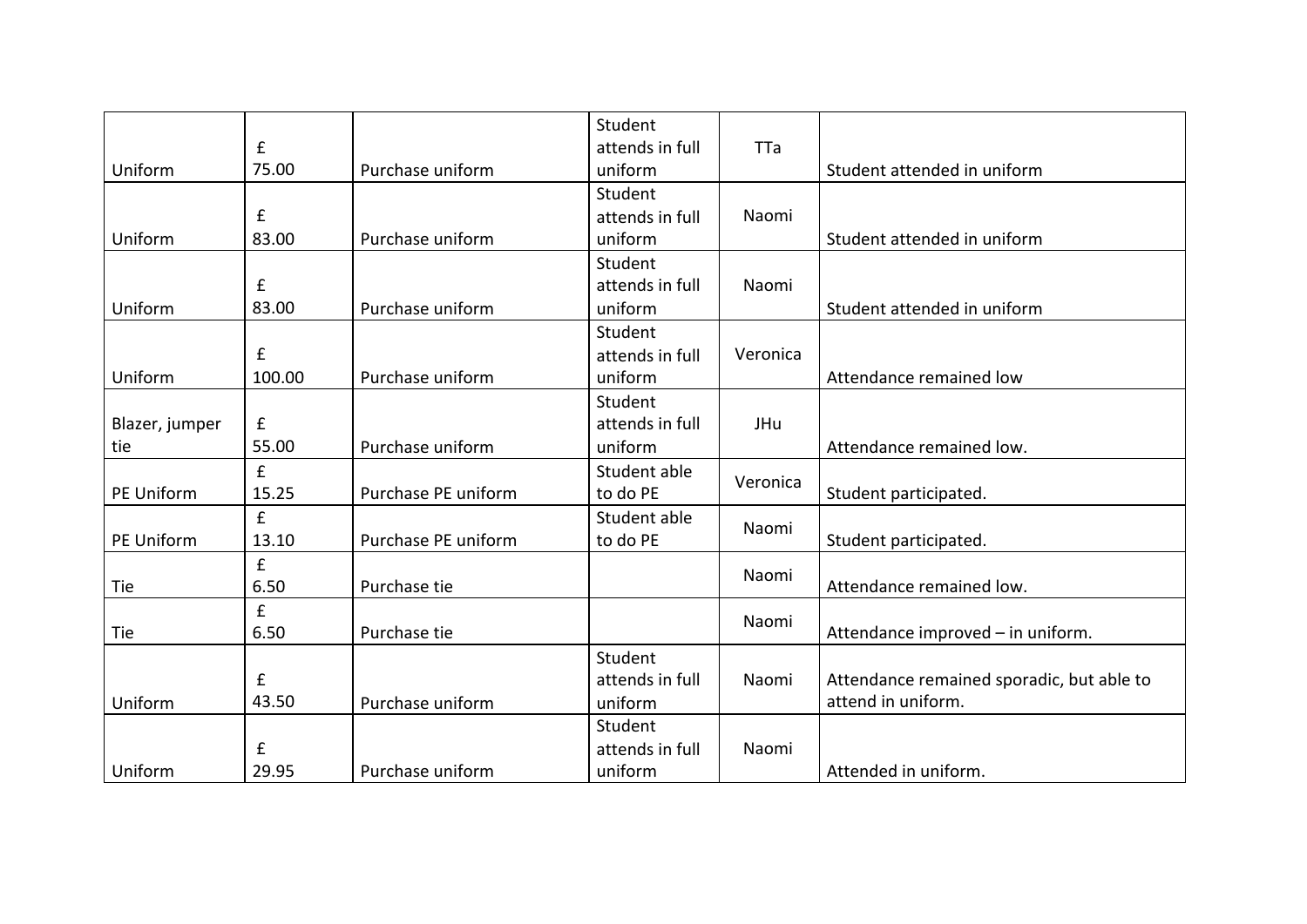|             |                    |                           | Student         |       |                                     |
|-------------|--------------------|---------------------------|-----------------|-------|-------------------------------------|
|             | $\pmb{\mathsf{f}}$ | Purchase uniform due to   | attends in full | Naomi |                                     |
| Uniform     | 135.95             | foster care               | uniform         |       | Attended in uniform.                |
|             |                    |                           | Student         |       |                                     |
|             | $\mathbf f$        |                           | attends in full | JHu   |                                     |
| <b>Ties</b> | 13.00              | <b>Purchase Ties</b>      | uniform         |       | Attended in uniform.                |
|             |                    |                           | Student         |       |                                     |
|             | £                  |                           | attends in full | JHu   |                                     |
| Blazer      | 45.00              | Purchase blazer           | uniform         |       | Attended in uniform.                |
|             |                    |                           | Student         |       |                                     |
|             | $\pmb{\mathsf{f}}$ |                           | attends in full | JHu   |                                     |
| Blazer      | 45.00              | Purchase blazer           | uniform         |       | Attended in uniform.                |
|             | £                  |                           | Participates in | HTa   |                                     |
| PE Polo     | 20.00              | Purchase PE Polo          | PE lessons      |       | Participated in PE                  |
|             |                    |                           | Student         |       |                                     |
|             | £                  | Purchase Blazer, Jumper & | attends in full | Naomi |                                     |
| Uniform     | 53.50              | Tie                       | uniform         |       | Attended in uniform until transfer. |
|             |                    |                           | Student         |       |                                     |
|             | f                  |                           | attends in full | TTa   |                                     |
| Shoes       | 20.00              | Shoes                     | uniform         |       | Attended in uniform.                |
|             |                    |                           | Student         |       |                                     |
|             | £                  |                           | attends in full | Naomi |                                     |
| shoes       | 30.00              | Shoes                     | uniform         |       | Attended in uniform.                |
|             |                    |                           | Student         |       |                                     |
|             | $\mathbf f$        |                           | attends in full | Naomi |                                     |
| shoes       | 30.00              | Shoes                     | uniform         |       | Attended in uniform.                |
|             |                    |                           | Student         |       |                                     |
|             | £                  |                           | attends in full | Naomi |                                     |
| Shoes       | 30.00              | Shoes                     | uniform         |       | Attended in uniform.                |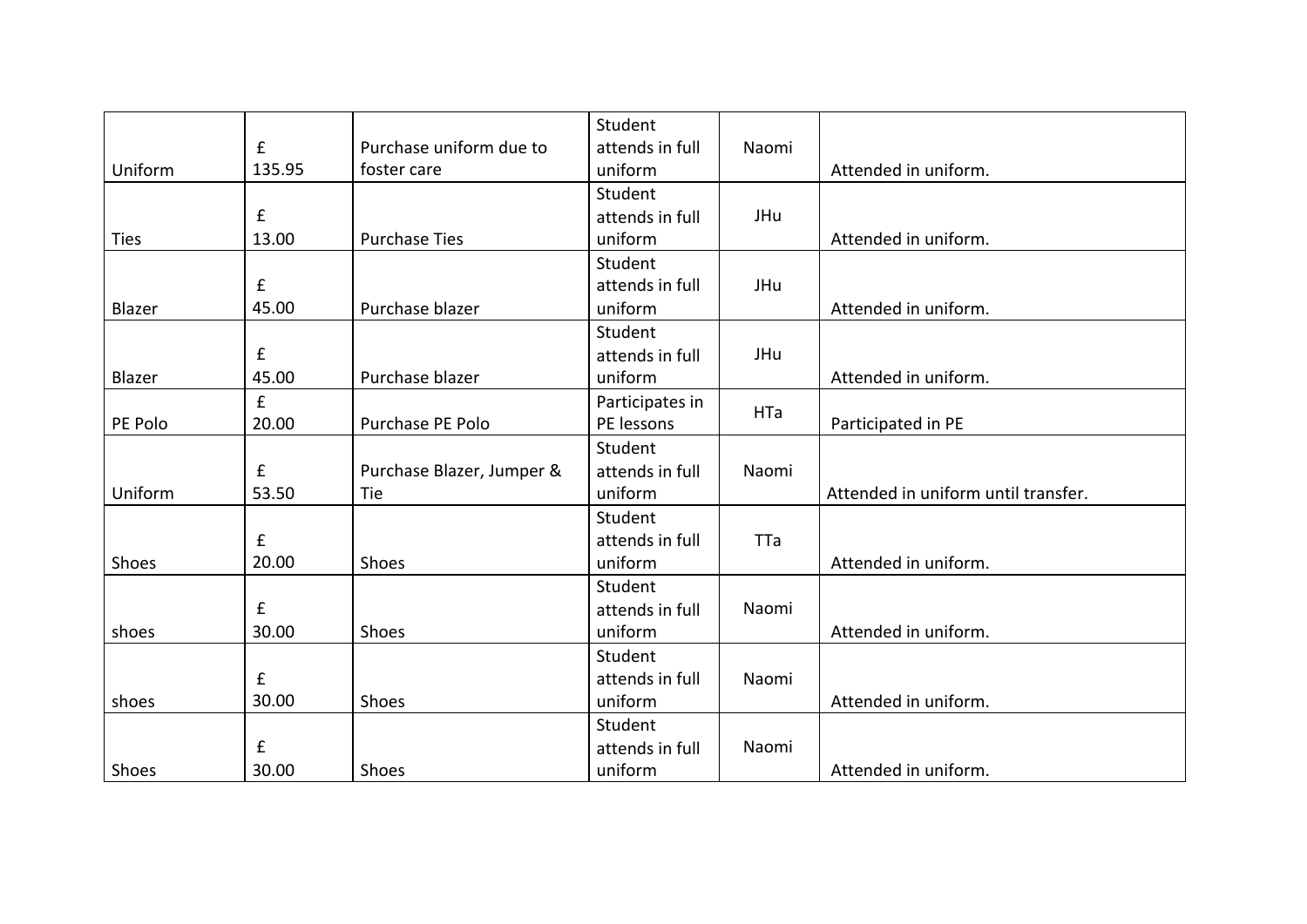|     |       |      | Student         |              |                         |
|-----|-------|------|-----------------|--------------|-------------------------|
|     | -     |      | attends in full | . .<br>Naomi |                         |
| tie | 13.00 | Ties | uniform         |              | In uniform.<br>Attended |

# **Trips**

| <b>Expenditure</b>                                                        | Amount<br>(f)          | <b>Brief summary of</b><br>intervention                                   | <b>Planned</b><br><b>SUCCESS</b><br>criteria       | <b>Monitored</b><br>by | <b>Impact</b>                   |
|---------------------------------------------------------------------------|------------------------|---------------------------------------------------------------------------|----------------------------------------------------|------------------------|---------------------------------|
| Set aside £100<br>per PP pupil to<br>ensure essential<br>Curriculum trips |                        | Amount equal to previous<br>year's spend ringfenced.                      |                                                    | GNo/Eso                |                                 |
| Camp                                                                      | £<br>110.00            | Pay for camp                                                              | Student<br>attends camp                            | ZBe                    | Attended.                       |
| Y9 Residential                                                            | £<br>100.00            | Subsidise PGL Trip (parent<br>pays 89)                                    | Student<br>attends<br>residential                  | GNo                    | Attended.                       |
| PP Science Trip<br>July '19 (JMn<br>0008)                                 | $\mathbf{f}$<br>495.00 | 35 students to attend Big<br><b>Bang Science Fair</b>                     | Enrichment -<br>improved<br>attitude to<br>Science | JMn                    | Students attended Science Fair. |
| <b>Young Carers</b><br>Chester Zoo                                        | $\mathbf f$<br>70.00   | 7 Young Carers attend<br>conservation activity Chester<br>Zoo Can Do week | Increased<br>self-confidenc<br>e                   | <b>VMc</b>             | Students attended               |
| <b>Science Trip</b><br>$(0012$ LWI)                                       | $\mathbf{f}$<br>34.00  | 3 PP students attend Stretch<br>& Challenge activity                      | Improved<br>aspirations<br>towards                 | LWi                    |                                 |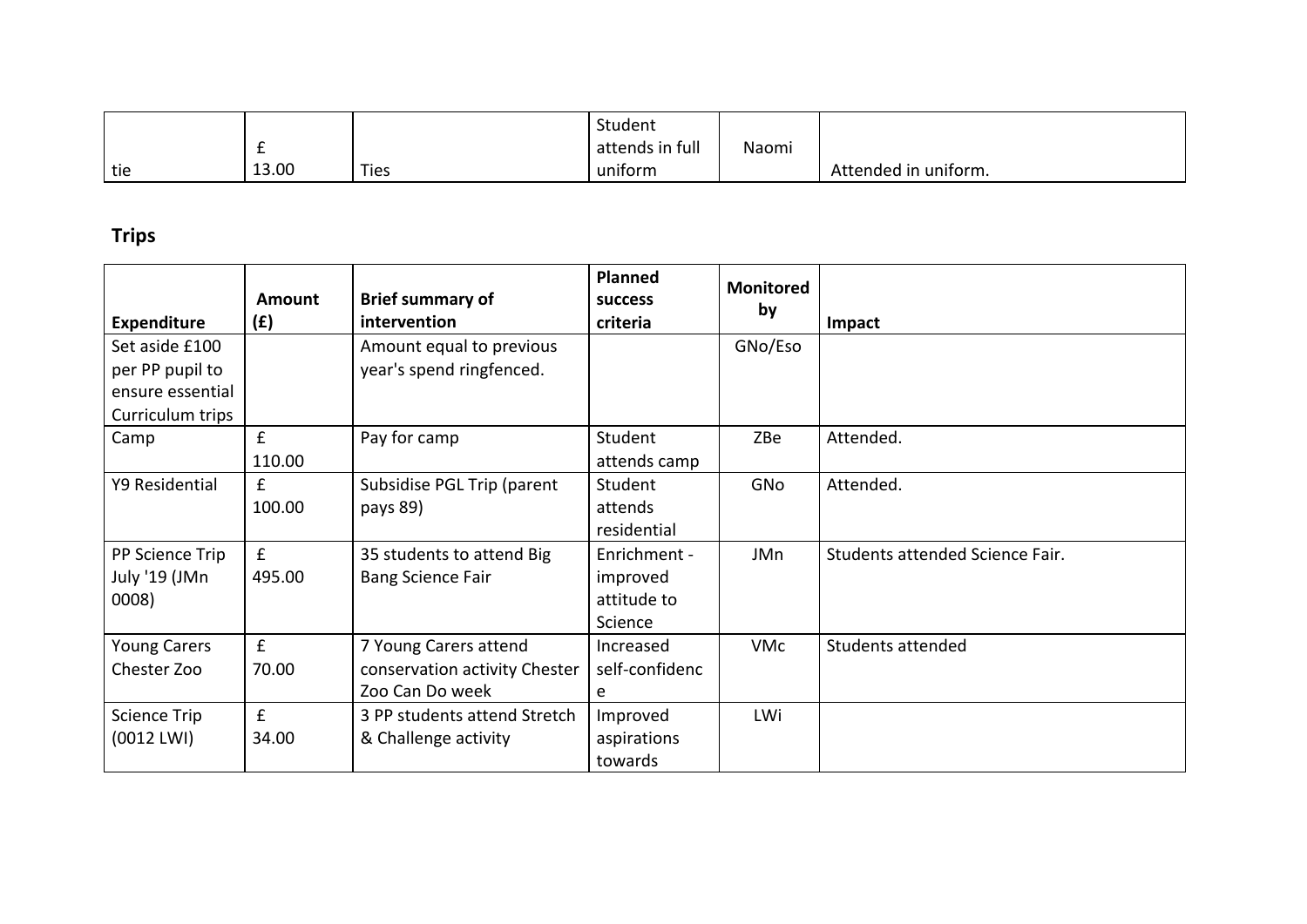|                                                                 |                       |                                                       | Sciecne (Pupil<br>Voice)                                               |            |                                                             |
|-----------------------------------------------------------------|-----------------------|-------------------------------------------------------|------------------------------------------------------------------------|------------|-------------------------------------------------------------|
| Y10 Leaders to<br>Camp<br>(0013ZBe)                             | f<br>210.00           | Pay for 7 Y10 students to be<br>Leaders at Y7 Camp    | Student able<br>to attend as<br>Leaders                                | ZBe        | 7 students acted as Sports Leaders.                         |
| Y7 Camp                                                         | f<br>45.00            | Subsidise camp trip                                   | Student<br>attends camp                                                | ZBe/APi    | Attended                                                    |
| Geography<br><b>GCSE</b><br><b>Compulsory Trip</b><br>(0014JNI) | £<br>128.00           | PP students to attend GCSE<br>Geog trip               | <b>Students</b><br>attend trip and<br>complete<br>unit/topic           | JNi        | Students able to attend and complete<br>required Geog work. |
| CanDo Y8<br><b>Crocky Trail</b><br>$(0015 \text{ Gke})$         | f<br>220.00           | PP students access CanDo<br>trip                      | <b>Students</b><br>attend trip -<br>maintain<br>attendance             | GKe        | Attended                                                    |
| Guide dogs<br>(0016 RSm)                                        | $\mathbf{f}$<br>10.00 | Allow student to visit guide<br>dog training facility | <b>Student visits</b><br>facility                                      | <b>RSm</b> | Attended                                                    |
| Camp                                                            | $\mathbf{f}$<br>55.00 | Subsidise camp trip                                   | Student<br>attends camp                                                | ZBE / APi  | Attended                                                    |
| Camp                                                            | $\mathbf{f}$<br>55.00 | Subsidise camp trip                                   | Student<br>attends camp                                                | ZBE / APi  | Attended                                                    |
| Camp                                                            | f<br>55.00            | Subsidise camp trip                                   | Student<br>attends camp                                                | ZBE / APi  | Attended                                                    |
| Inflationation<br>(0020)                                        | f<br>29.97            | Pay for Aspire students to<br>attend trip             | <b>Students</b><br>attend.<br>Improved<br>relationships<br>& attitudes | <b>NMc</b> | Attended                                                    |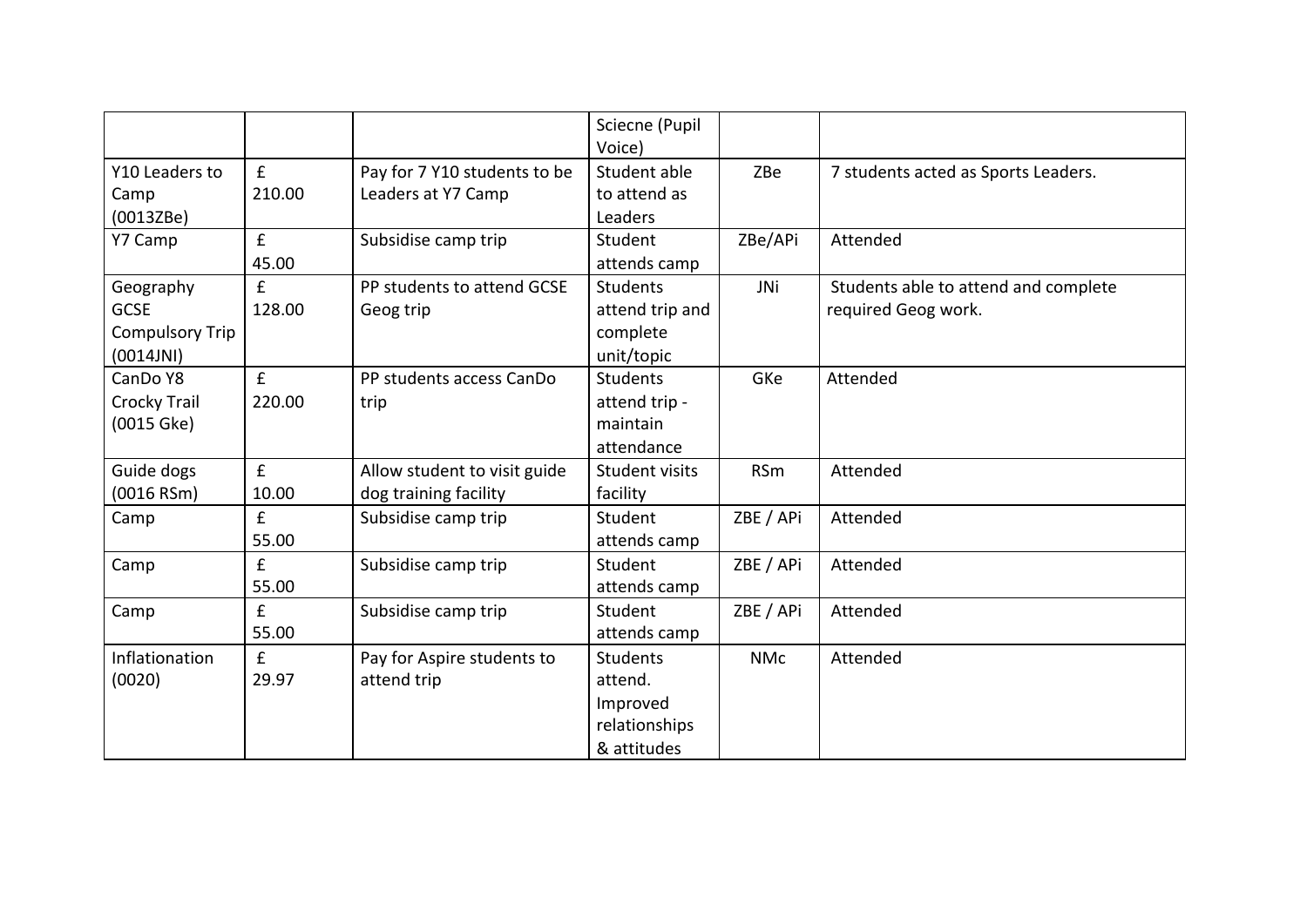| $(0021$ JoH $)$ | f                  | Students visit Liverpool to      | <b>Students</b> | JoH | Attended  |
|-----------------|--------------------|----------------------------------|-----------------|-----|-----------|
| Photo Trip      | 650.00             | take phots and attend            | achieve FFT     |     |           |
| Liverpool       |                    | theatre                          | Target grade    |     |           |
|                 |                    |                                  | for Final       |     |           |
|                 |                    |                                  | Moderated       |     |           |
|                 |                    |                                  | Piece of work.  |     |           |
| Y7 camp         | $\pmb{\mathsf{f}}$ | Subsidise Y7 camp                | Student         | ZBe | Cancelled |
|                 | 60.00              |                                  | attends camp    |     |           |
| Y7 Camp         | f                  | Pay for Camp                     | Student         | ZBe | Cancelled |
|                 | 110.00             |                                  | attends camp    |     |           |
| Y7 Camp         | $\pmb{\mathsf{f}}$ | Pay for Camp                     | Student         | ZBe | Cancelled |
|                 | 110.00             |                                  | attends camp    |     |           |
| Y7 Camp         | $\mathbf{f}$       | Pay for Camp                     | Student         | ZBe | Cancelled |
|                 | 110.00             |                                  | attends camp    |     |           |
| Y7 Camp         | £                  | Pay for Camp                     | Student         | ZBe | Cancelled |
|                 | 110.00             |                                  | attends camp    |     |           |
| Y7 Camp         | £                  | Subsidise Y7 camp                | Student         | ZBe | Cancelled |
|                 | 85.00              |                                  | attends camp    |     |           |
| (0037 Jni) Geog | f                  | <b>Fund Compulsory GCSE Trip</b> | Students meet   | JNi | Attended  |
| Trip            | 42.00              |                                  | requirements    |     |           |
|                 |                    |                                  | of GCSE         |     |           |
|                 |                    |                                  | syllabus.       |     |           |
| Y7 Camp         | £110               | Pay for Camp                     | Student         | ZBe | Cancelled |
|                 |                    |                                  | attends camp    |     |           |

# **Transport**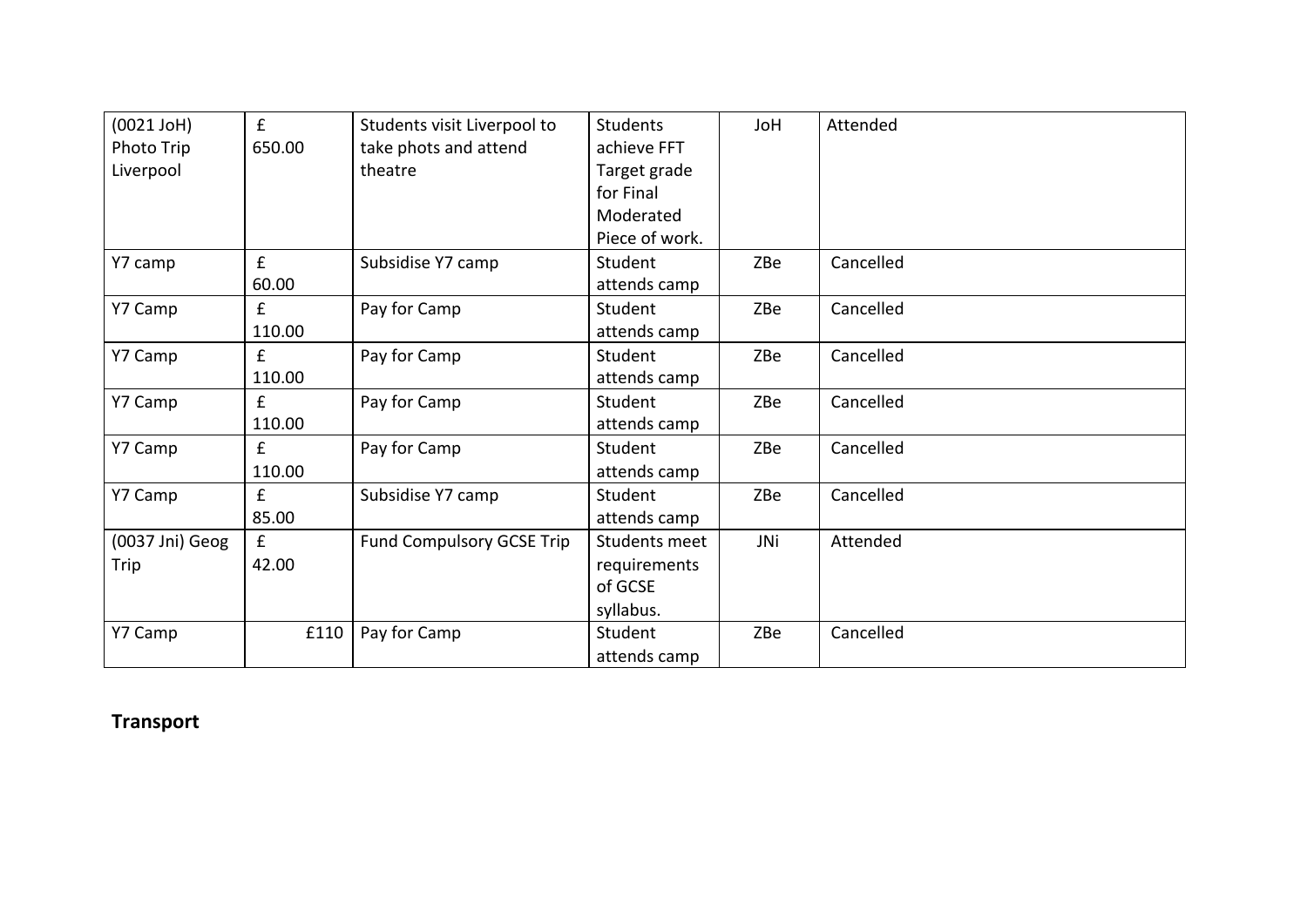| <b>Expenditure</b> | Amount<br>(f)      | <b>Brief summary of</b><br>intervention | Planned<br><b>success</b><br>criteria | <b>Monitored</b><br>by | Impact                                         |
|--------------------|--------------------|-----------------------------------------|---------------------------------------|------------------------|------------------------------------------------|
|                    |                    |                                         | Student able                          |                        |                                                |
|                    |                    |                                         | to access                             |                        |                                                |
|                    |                    |                                         | revison class                         | Emo                    |                                                |
|                    | $\mathbf f$        |                                         | over Easter                           |                        |                                                |
| Taxi (Emo 003)     | 13.20              | Taxi fare                               | break                                 |                        | Student attended revision sessions             |
|                    |                    |                                         | Enable parnt                          |                        | Parent attended meeting. Student attended      |
|                    | $\pmb{\mathsf{f}}$ |                                         | to attend                             | <b>MLE</b>             | every day - until he was excluded again on 6th |
| Taxi               | 33.00              | Taxi to attend re-integration           | re-integration                        |                        | June.                                          |
|                    | £                  | 30 taxi trips to promote                | Student                               | SBa                    | Attendance only hit 39%. Continued to not      |
| Taxi               | 300.00             | attendance (approx)                     | attends                               |                        | attend.                                        |
|                    | £                  |                                         | Student able                          | Naomi                  | Slight improvemet in attendance during this    |
| <b>IGO</b>         | 10.00              | Purchase IGO (23/9/19)                  | to attend                             |                        | time.                                          |
|                    |                    |                                         | Student                               |                        |                                                |
|                    |                    |                                         | attend                                | TTa                    |                                                |
|                    | £                  |                                         | Pendlebury                            |                        | Attended placement and integrated back into    |
| Taxi               | 500.00             | Taxi to and from Pendlebury             | placement                             |                        | mainstream.                                    |
|                    | £                  |                                         | Student able                          | Naomi                  |                                                |
| <b>IGO</b>         | 10.00              | Purchase IGO                            | to attend                             |                        | Student able to attend during this time        |
|                    | £                  |                                         | Student able                          | Naomi                  |                                                |
| <b>IGO</b>         | 10.00              | Purchase IGO                            | to attend                             |                        | Attendance remained sporadic (57%)             |
|                    | £                  | Purchase 15 weekly tickets              | Student able                          | MLe                    |                                                |
| <b>Train Fare</b>  | 202.50             | fat £2.70                               | to attend                             |                        | Did not attend                                 |
|                    | £                  |                                         | Student able                          | Naomi                  |                                                |
| <b>IGO</b>         | 10.00              | Purchase IGO                            | to attend                             |                        | Slight improvement in attendance (78%)         |
|                    | £                  |                                         | Student able                          | Naomi                  |                                                |
| <b>IGO</b>         | 10.00              | Purchase IGO                            | to attend                             |                        | Slight improvement in attendance (76%)         |